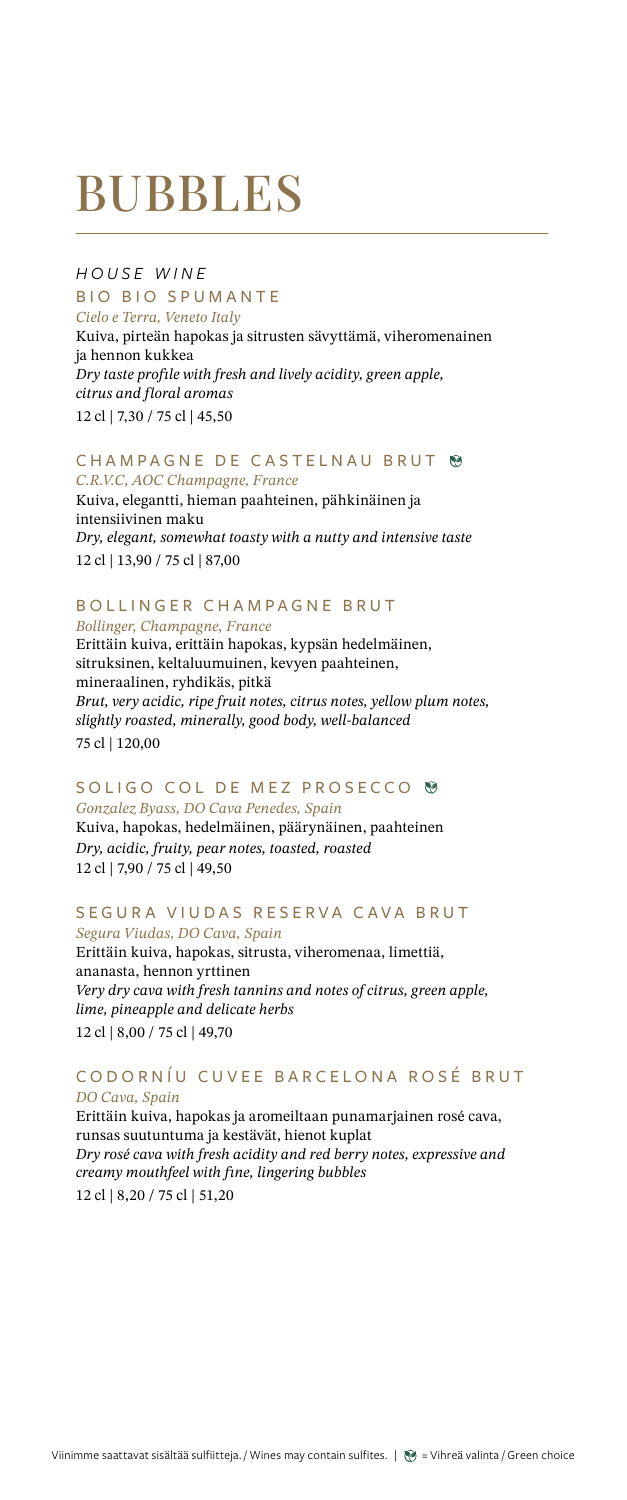# **WHITES**

### *HOUSE WINE* BIO BIO CHARDONNAY <sup>®</sup> *Cielo e Terra, Veneto, Italy*

Raikkaan hapokas ja kuivahko maku, jossa sitruksisuutta, kukkeutta ja eksoottista hedelmää *Fresh white wine with a dryish flavour and notes of citrus, flowers and exotic fruit* 12 cl | 7,30 / 16 cl | 9,70 / 75 cl | 45,50

#### WILLM GEWURZTRAMINER RÉSERVE *Alsace Willm, Barr, France*

Kuiva, aromaattinen, hunajainen, passion- hedelmää, litsiä *Dry, aromas of lychee, grapefruit, pear and honeydew melon* 12 cl | 8,40 / 16 cl | 11,10 / 75 cl | 52,20

## MENADE ORGANIC VERDEJO ®

*Bodegas Menade, Castilla y Leon, Spain* Kuiva, keskihapokas, aprikoosinen, omenainen, mineraalinen *Dry, herbal, peach and mineral flavours followed by a crisp, clean finish* 12 cl | 9,30 / 16 cl | 12,40 / 75 cl | 58,20

### CESARI PINOT GRIGIO DELLE VENEZIE

*Veneto, delle Venezie, Italy* Kuiva, hapokas, hedelmäinen, päärynää ja omenaa *Dry, sour, fruity, pear and apple* 12 cl | 8,00 / 16 cl | 10,60 / 75 cl | 49,70

## MISTY COVE ESTATE SAUVIGNON BLANC

*Misty Cove Wines, Marlborough, New Zealand* Kuiva, tyylikkäästi kehittynyt, yrttisyyttä ja herukkaa *Dry, long afertaste, a hint of herbs and blackcurrants* 12 cl | 8,70 / 16 cl | 11,60 / 75 cl | 54,20

#### ARTHUR METZ RIESLING GRAND CRU *Arthur Metz, Alsace, France*

Kuiva, hapokas, sitruksinen, viheromenainen, kevyen karviaismainen, yrttinen, hennon mineraalinen *Dry, acidic, lime notes, white peach notes, orange blossom notes* 12 cl | 10,60 / 16 cl | 14,10 / 75 cl | 66,20

## FITAPRETA WHITE

*Maçanita, Alentejo, Portugal*

Kuiva, täyteläinen, sitrusta ja mineraalisuutta, raikas loppumaku *Dry, generous palate with lemon and minerals, fresh afertaste* 75 cl | 59,20

#### LOUIS JADOT CHABLIS *Louis Jadot, Bourgogne, AC Chablis, France*

Kuiva, hapokas, sitruksinen, yrttinen, aromikas *Dry, acidic, citrus notes, herbal notes, aromatic* 75 cl | 67,20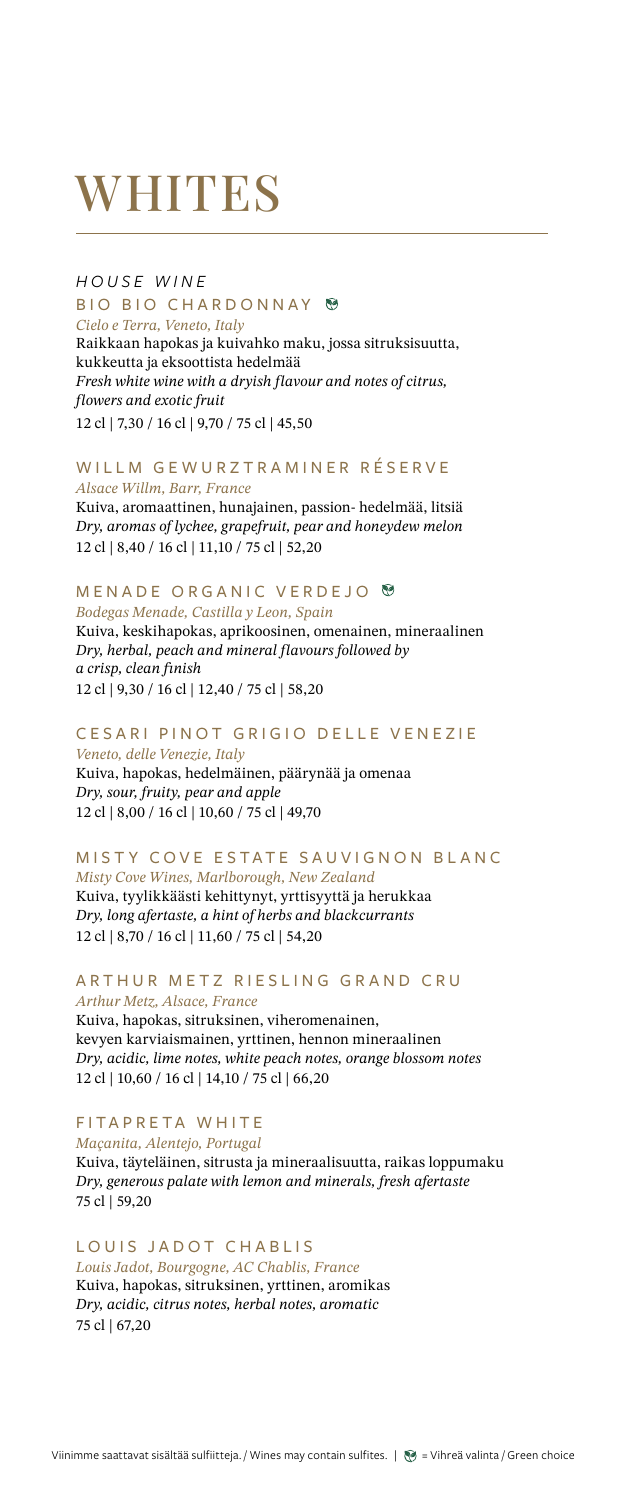# REDS

#### *HOUSE WINE* BIO BIO MERLOT ® *Cielo e Terra, Veneto, Italy*

Keskitäyteläinen, pehmeän hapokas, hedelmäinen ja maukas, luumun ja yrttien aromeja *Medium-bodied wine with soft tannins, fruity and pleasant taste, notes of prunes and herbs* 12 cl | 7,30 / 16 cl | 9,70 / 75 cl | 45,50

#### LEONARDO DA VINCI CHIANTI *Cantine Leonardo da Vinci, Toscana, Italy*

Keskitäyteläinen, tasapainoisen hapokas, tumman marjainen ja kirsikkainen, vaniljaa *Medium-bodied, balanced sour, dark berry and cherry, vanilla* 12 cl | 8,20 / 16 cl | 10,90 / 75 cl | 51,20

#### SMOKING LOON OLD VINE ZINFANDEL *Smoking Loon, Napa Valley, USA*

Keskitäyteläinen, vaniljainen maku, jossa viikunaa, mustaherukkaa ja karhunvatukkaa *Medium-bodied, blackcurrant, blackberries, fig and vanilla* 12 cl | 8,80 / 16 cl | 11,70 / 75 cl | 54,70

#### GENERACIÓN 76 ORGANIC TEMPRANILLO *Tempore, Aragon, Spain*

Keskitäyteläinen, mehevä, hapankirsikkaa ja mansikkaa, vegaaninen *Medium-bodied, luscious, sour cherry and strawberry notes, vegan friendly* 12 cl | 8,50 / 16 cl | 11,30 / 75 cl | 53,00

### BARREL MONKEYS

*Read Heads Wine, McLaren Vale, Australia* Täyteläinen ja silkkisen pehmeä, maussa punaista hedelmää, marjoja ja vaniljaista tammea *Full-bodied and silky soft, red fruit, berries and vanilla oak in the aroma and taste* 

12 cl | 8,80 / 16 cl | 11,80 / 75 cl | 55,20

### MARQUÉS DE CÁCERES EXCELLENS CUVÉE ESPECIAL

*Marqués de Cáceres, DOCa Rioja, Spain*  Täyteläinen, tanniininen, marjainen, mausteinen, karhunvatukkainen, ryhdikäs, vivahteikas *Full-bodied, tannins, berries, spices, blackberry, dignified, complex* 12 cl | 8,40 / 16 cl | 11,20 / 75 cl | 52,70

#### ANIMA DE RAIMAT CABERNET SAUVIGNON -TEMPRANILLO - SYRAH

*Raimat, DO Costers del Segre, Spain* Keskitäyteläinen, kypsää hedelmäisyyttä, tammisuutta, suklaata, *Medium-bodied, mature fruitiness, oak, chocolate, smooth tannins* 12 cl | 8,40 / 16 cl | 11,20 / 75 cl | 52,70